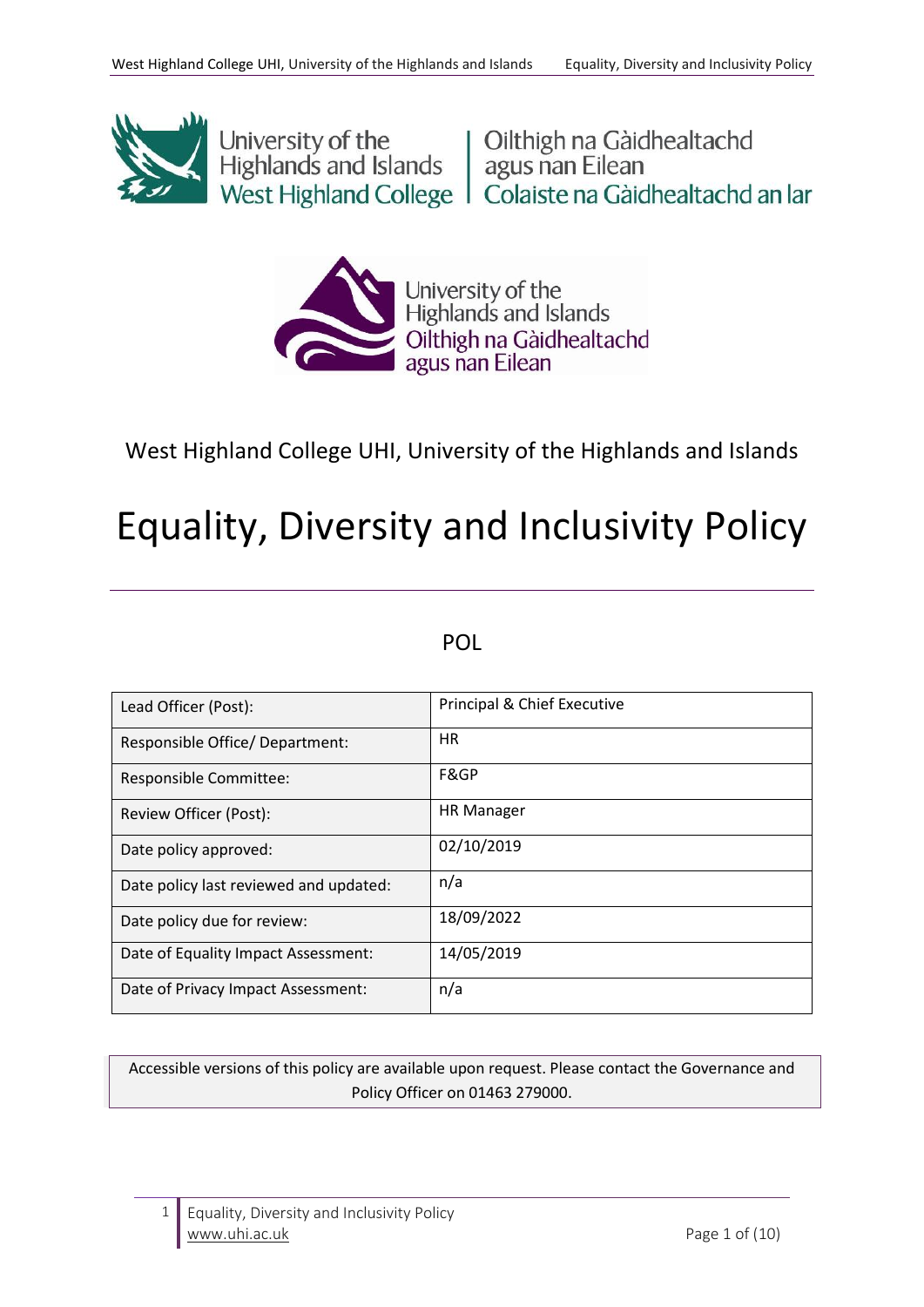# Policy Summary

| Overview                         | This policy shows our commitment to equality for our students, staff,<br>visitors, contractors and others who engage with us through any activity.                                                                                                                                                                |  |  |
|----------------------------------|-------------------------------------------------------------------------------------------------------------------------------------------------------------------------------------------------------------------------------------------------------------------------------------------------------------------|--|--|
| Purpose                          | To specify the Equality, Diversity and Inclusivity Policy of West Highland<br>College UHI, identify protected characteristics under the Equality Act<br>(2010); outline the principles, responsibilities and commitments of the<br>institution in realising the statutory obligations of the Equality Act (2010). |  |  |
| Scope                            | This policy applies to all current and prospective students and employees.<br>This includes temporary staff, agency staff, consultants, Board Members,<br>volunteers and collaborators at the University of the Highlands and Islands<br>and all Academic Partners.                                               |  |  |
| Consultation                     | The Policy Ownership Group includes representation from all Academic<br>Partners and HISA. The policy received endorsement from Partnership<br>Council prior to approval being sought from the College Management<br>Group and Board of Directors.                                                                |  |  |
| Implementation and<br>Monitoring | The policy will be implemented by all Academic Partners and the University<br>of the Highlands and Islands. The policy will be monitored by relevant local<br>staff on an operational basis and on a strategic basis by the Policy<br>Ownership Group.                                                            |  |  |
| <b>Risk Implications</b>         | Failure to comply with policy may result in a breach of the Equality Act<br>(2010).                                                                                                                                                                                                                               |  |  |
| Link with Strategy               | Policy relates to statutory compliance and governance arrangements.                                                                                                                                                                                                                                               |  |  |
| <b>Impact Assessment</b>         | Equality Impact Assessment: Complete - No further action required.                                                                                                                                                                                                                                                |  |  |
|                                  | Data Protection Impact Assessment: n/a                                                                                                                                                                                                                                                                            |  |  |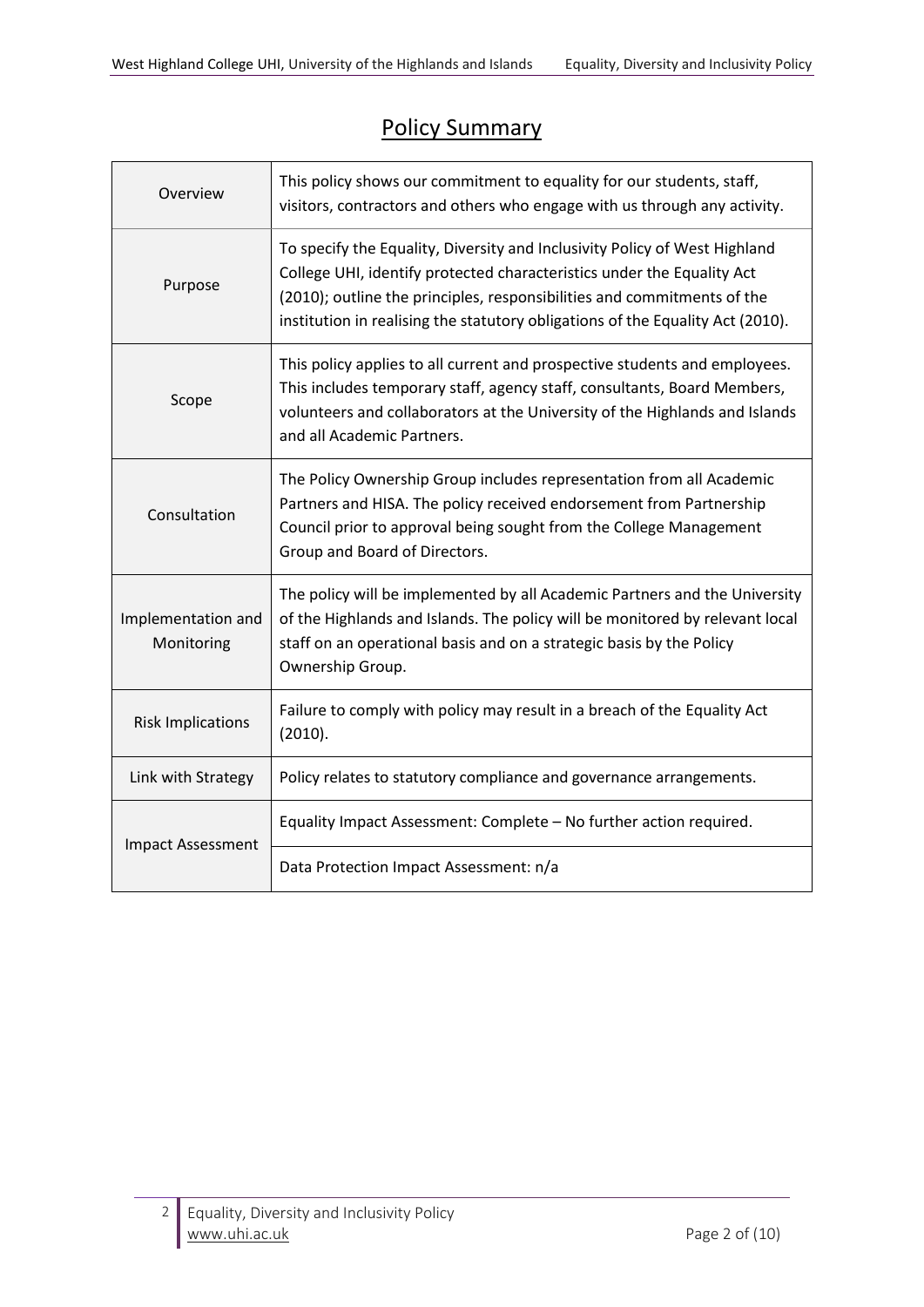# 1. Policy Statement

- 1.1 West Highland College UHI, the University of the Highlands and Islands and all Academic Partners are committed to equality of opportunity and non-discrimination in all aspects of work and study. We recognise that individually we all have differences of some sort, from which we can share and learn. The broader a range of people we employ, the wider a perspective we can adopt; a diverse workforce not only ensures that we are legally compliant, but makes good business sense.
- 1.2 As a provider of education and employment, West Highland College UHI values diversity and is committed to encouraging everyone to realise their full potential. To this end, West Highland College UHI continues to work with students, staff, external agencies and the wider community to develop a positive and enabling culture of work and study.
- 1.3 In particular, West Highland College UHI, the University and all Academic Partners strive to ensure that all people engaging with us have the opportunity to:
	- Study
	- Take up employment
	- Be actively involved in their community without discrimination
	- Be treated in a courteous, caring and sensitive way in all engagement with us

We also expect that contractors, businesses and others who engage with us aspire to the same values.

- 1.4 Achievement of the above goals requires the promotion of practices to overcome any existing structural barriers (systems or processes that make entry to education or employment more difficult for a person/group), geographical isolation, and the provision of opportunities which reflect the linguistic and cultural diversity of the region. It also involves continuing to attract new and diverse people to the Highlands and Islands, to add to the culture and economy, and help the University and all Academic Partners reach our full potential.
- 1.5 The Equality, Diversity and Inclusivity Guidelines should be referred to for practical information to support the policy.

# 2. Definitions

2.1 **Protected Characteristics:** the Equality Act (2010) ("the Act") prohibits unfavourable treatment on the basis of the following nine protected characteristics. The University of the Highlands and Islands and all Academic Partners recognise that identity can be complex and fluid and strive to keep up with best practice in supporting individuals and groups.

**Age:** This refers to a person belonging to a particular age group, which can mean people of the same age (e.g. 32 year olds) or range of ages (e.g. 18-30 year olds, or people over 50).

**Disability:** A person has a disability if they have physical or mental needs which have a substantial and long-term adverse effect on that person's ability to carry out normal day-today activities. Some disabilities may require reasonable adjustments to be made to remove or minimise barriers to participation (see 2.7: Reasonable Adjustments for Disabled Persons).

**Sex:** Refers to whether a person is a man or a woman.

**Gender Reassignment:** Gender reassignment is when a person is proposing to undergo, is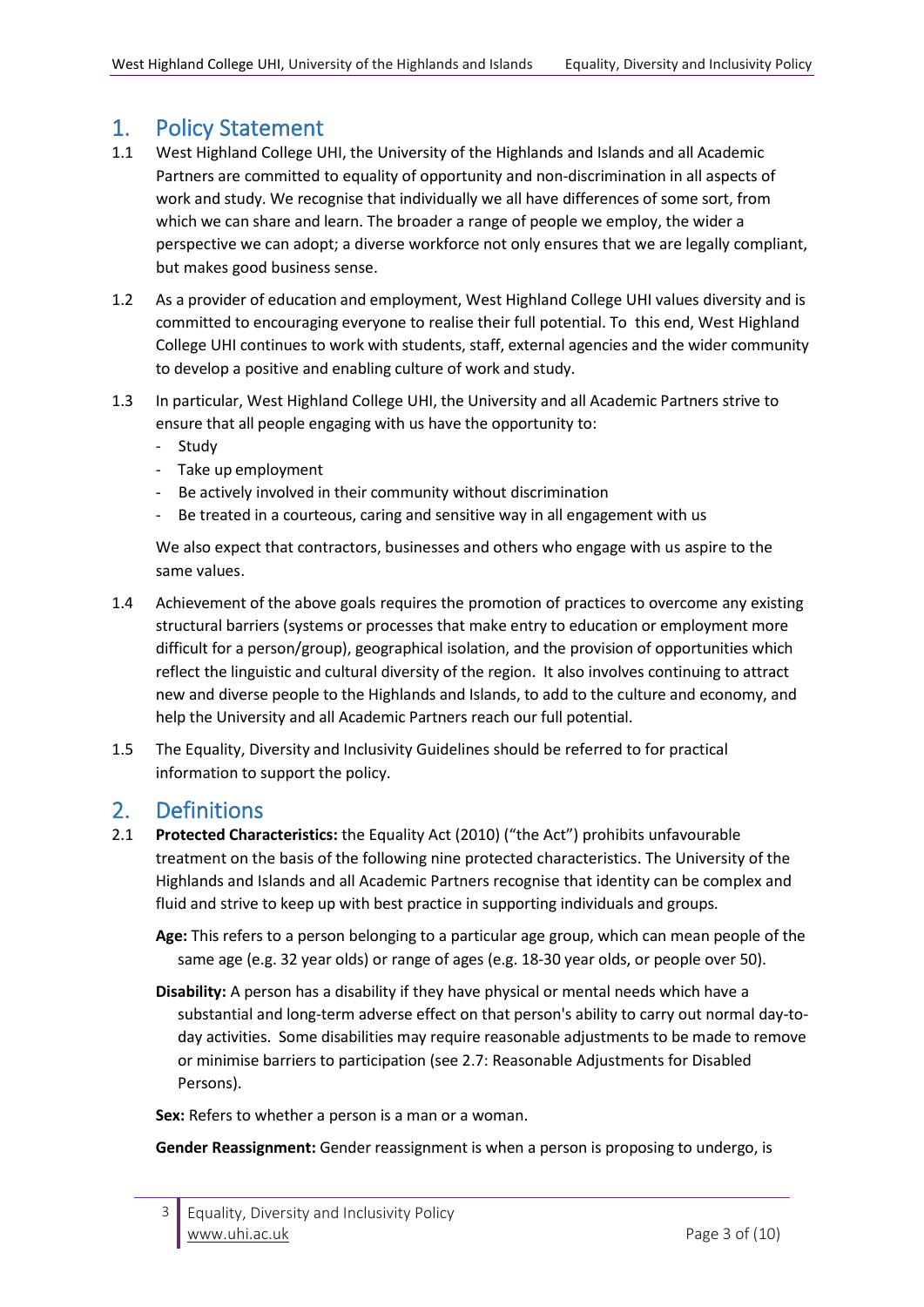undergoing or has undergone a process (or part of a process) for the purpose of reassigning the person's sex by changing physiological or other attributes of sex.

- **Race:** Refers to a group of people defined by their race, colour, nationality (including citizenship), ethnic or national origins.
- **Religion or Belief:** Religion has the meaning usually given to it but belief is defined as religious and philosophical beliefs, including lack of belief (e.g. atheism). Generally, a belief should affect your life choices, or the way you live, for it to be included in the definition.
- **Sexual Orientation:** A person's attraction towards their own sex/gender, another sex/gender, all sexes/genders or none.
- **Marriage and Civil Partnership:** In Scotland, marriage is no longer restricted to a union between a man and a woman, but also includes same-sex couples.

Same-sex couples can also have their relationships legally recognised as 'civil partnerships'. Civil partners must be treated the same as married couples. In society, civil partnership is generally recognised simply as 'marriage'.

Marriage and civil partnership is listed in the Act as a protected characteristic. The Act provides protection against discrimination only in respect of the need to eliminate unlawful discrimination in employment.

- **Pregnancy and Maternity:** Pregnancy is the condition of being pregnant or expecting a baby. Maternity refers to the period after the birth, and is linked to maternity leave in the employment context. In the non-work context, protection against maternity discrimination is for 26 weeks after giving birth, and this includes treating a woman unfavourably because she is breastfeeding.
- 2.2 **Gender Identity and Gender Expression:** The Equality Act recognises sex as a binary characteristic (i.e. Male/ Female), and protects those who undergo or intend to undergo gender reassignment (i.e. from one gender to another). UHI/West Highland College UHI recognises that gender identity and gender expression are not necessarily fixed or binary; we will treat bullying and harassment on these grounds as seriously as if they relate to any protected characteristic as defined in the Act.
- 2.3 **British Sign Language (BSL)**: UHI/West Highland College UHI recognises that BSL is a language in its own right (with its own vocabulary and syntax), and does not necessarily relate to disability as defined by the Equality Act. We are required to meet the requirements of the Scottish Governments BSL National Plan, to raise awareness of BSL and improve support for BSL users over 2018-30.
- 2.4 **Gaelic Language**: The Gaelic language is indigenous to the Highlands and Islands, among other areas. As such it is not covered under the definition of race/nationality as defined by the Equality Act 2010. UHI/West Highland College recognises responsibilities under the Gaelic Language Scotland Act (2005) to ensure that discrimination is not incurred by Gaelic speaking individuals and communities.
- 2.5 **Short term disability**: Students may be eligible for Disabled Students Allowance support due to short term disability that may not fulfil the criteria of the Disability protected characteristic (see 2.1). Students who feel they are affected by a short-term disability should discuss this with the local student support staff.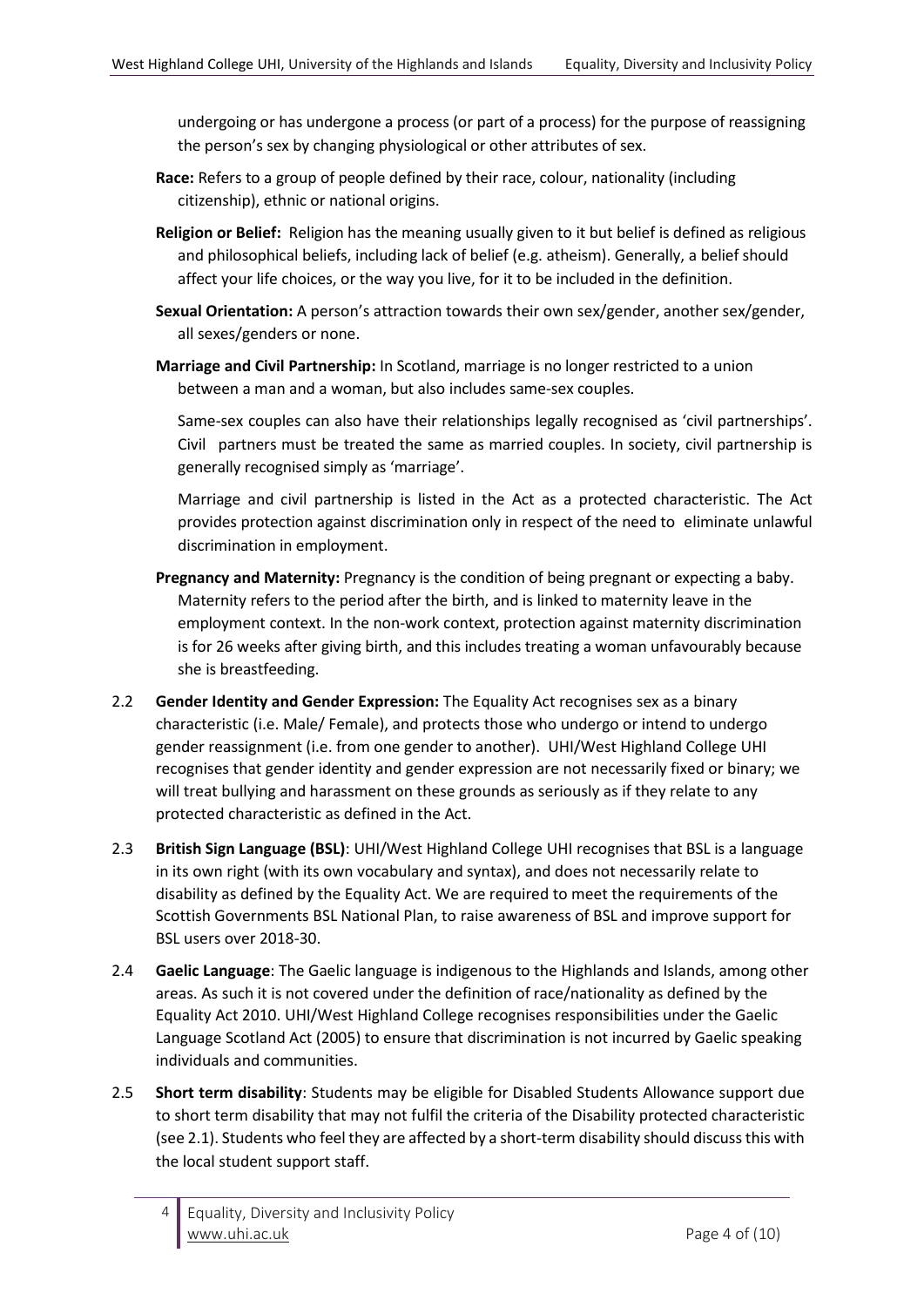Students with a short term disability are not entitled to use the legal powers of the Act in the same way as someone who has a disability as defined by the Act, e.g. in relation to discrimination, harassment and victimisation.

**Short term disability example**: A student suffers a spinal injury and is expected to make a full recovery, however they will need to use a wheelchair and other assistive measures for 6 months. This may include assistive technology, equipment to study from home and classes scheduled on the ground floor where lifts are unavailable.

- 2.6 **Discrimination** occurs when prejudices, stereotypes and assumptions prompt actions that result in less favourable treatment of individuals or groups. The Act prohibits discrimination on the grounds of protected characteristics, with types of discrimination listed and described below. There are two different categories of discrimination under the Act, with further subcategories:
	- 2.6.1 **Direct Discrimination** occurs when someone is treated less favourably than another on grounds of their perceived or actual protected characteristic.
		- a. **Associative discrimination** is direct discrimination against someone because they are associated with another person who possesses a particular protected characteristic.
		- b. **Direct discrimination by perception** means treating one person less favourably than someone else because you incorrectly think they have a particular protected characteristic.

There are specific criteria for direct discrimination arising from disability, gender reassignment and pregnancy/maternity, which are available in sections 15-1[8 here.](http://www.legislation.gov.uk/ukpga/2010/15/section/15)

**Direct discrimination example for students:** Assuming that a student may not be able to reach a certain level of work because they have a disability, or rejecting a male applicant's application to a childcare course as they do not think it is appropriate for a male to be working with children. In these cases the act itself is unlawful, whether or not someone intended to discriminate.

**Direct discrimination example for staff**: Deciding not to employ someone, dismissing them, refusing to promote them, denying them training, giving them adverse working conditions or denying them benefits based their perceived or actual protected characteristic.

2.6.2 **Indirect discrimination** occurs when an organisation has rules or policies, conditions or requirements that are applied to everyone but leave a person with a particular protected characteristic at a disadvantage.

**Indirect discrimination example for students:** A college will only allow students to go on placement if they have more than 95 per cent attendance. A student with a disability has missed a lot of classes for health reasons and are told they cannot go.

**Indirect discrimination example for staff**: A contract clause which applies to all employees saying that they could be required to work late or travel away from home for work at short notice. Although this applies to everyone in the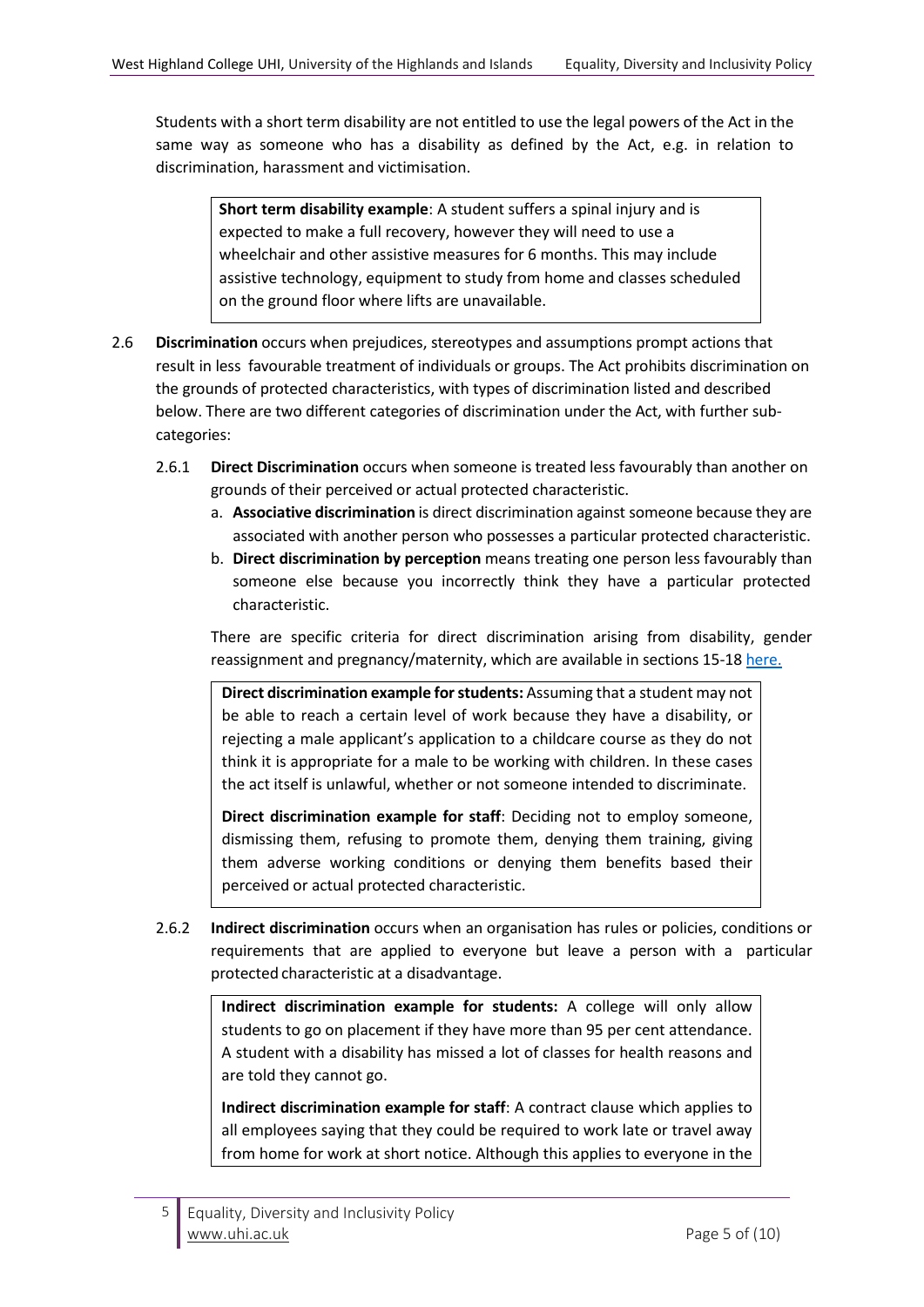same way, this could potentially put parents or those with care responsibilities at a disadvantage, as they would need to make childcare arrangements at unreasonable notice.

2.7 **Reasonable Adjustments for Disabled Persons**: When a person requires additional support to participate in an activity due to a disability, public bodies have a duty to make reasonable adjustments to enable participation: this may be to work, study or use facilities.

There is no set definition of 'reasonable': this is relative to an organisation's resources and organisational demands: a large company may be expected to spend extensively, where a smaller company may not. The extent to which an adjustment is reasonable cannot be formally defined outside of a tribunal.

Initial requests for reasonable adjustments should be discussed with your line manager (for staff) or supervisory staff member e.g. Personal Academic Tutor (for students), and formally made through Occupational Health or Student Services. Relevant medical evidence may be requested in support of the request for reasonable adjustments.

> **Reasonable adjustment examples**: Provision of a large screen for a partially sighted staff member; relocation of a class to the ground floor to enable a wheelchair-user to participate; or additional time in assessments for a dyslexic student.

2.8 **Positive Action**: Anyone recruiting staff, students or volunteers can legally justify 'positive action' if a particular group is underrepresented, to help ensure that a body is informed by the widest set of circumstances, experiences and identities. This involves taking action to increase the likelihood of underrepresented groups participating.

> **Positive Action examples**: A rural institution may have disproportionately low numbers of Black, Asian and Minority Ethnic staff. In the event of a tied interview result, the interviewer could legally justify recruiting a black candidate over a white candidate, so that the body can make decisions that are less likely to disadvantage or marginalise subsequent black staff.

> A college with disproportionately low numbers of female engineering students may target marketing at a certain group, or make amendments to wording to encourage certain applicants e.g. advertising engineering courses at all-female schools, or changing entry requirements to include subjects that are over-represented by female secondary school pupils.

- 2.9 **Prohibited Behaviours**: As well as the above types of discrimination, the Act prohibits other forms of behaviour:
	- 2.9.1 **Harassment** denotes unwanted conduct that violates a person's dignity or creates an intimidating, hostile, degrading, humiliating or offensive environment for them. Harassment can take many forms, including but not limited to: physical contact, offensive language, gossip, slander, graffiti, obscene gestures, exclusion. Harassment can involve persistent conduct or behaviour that continues after the individual states they want it to stop. A single incident can also constitute harassment if it is sufficiently serious.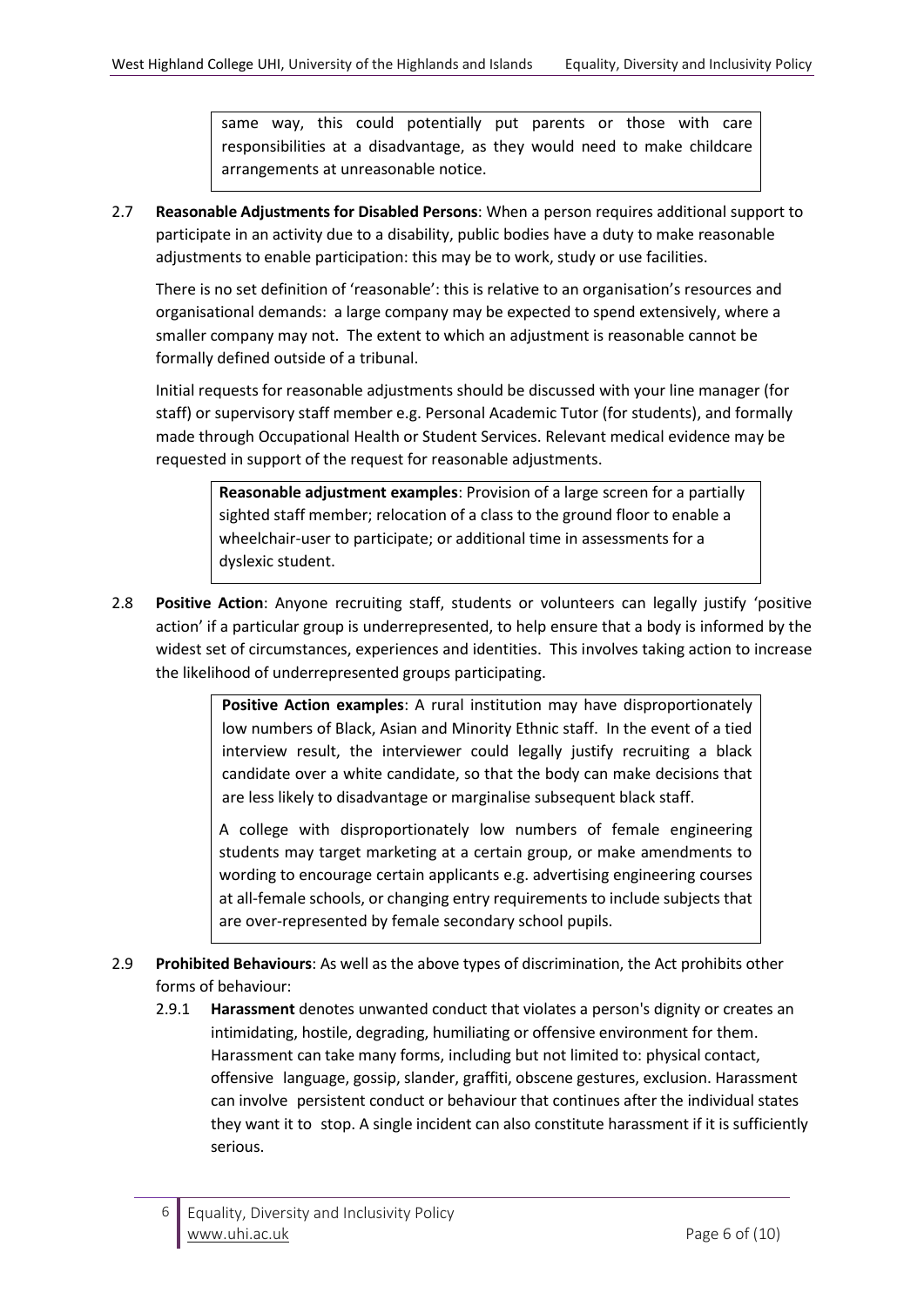2.9.2 **Victimisation** is treating someone less favourably because of something they have done under, or in connection with, equalities legislation.

> **Victimisation examples for students**: A member of staff shouts at a student because he thinks she intends to support another student's sexual harassment claim.

> A student alleges that they have encountered racism from a member of staff, and as a result of making this allegation are ignored by other staff members.

> **Victimisation examples for staff:** Refusal to promote an employee because he or she has previously invoked a grievance procedure, or given evidence against the employer at a tribunal.

> The employer brands an employee as a 'troublemaker' because they raised a lack of job-share opportunities as being potentially discriminatory.

- 2.10 **Public Sector Equality Duty**: as a publicly-funded organisation, UHI/West Highland College UHI has a statutory duty to fulfil both General and Specific Public Sector Equality Duties under the Equality Act (2010).
	- 2.10.1 **General Duties** direct the way UHI/West Highland College treats its staff, students and visitors and reflect all UK public bodies' responsibility to:
		- Eliminate unlawful discrimination, harassment, victimisation and other prohibited conduct
		- Advance equality of opportunity between people who share a relevant protected characteristic and those who do not
		- Foster good relations between people who share a relevant protected characteristic and those who do not
	- 2.10.2 **[Specific Duties](http://www.legislation.gov.uk/ukpga/2010/15/section/153)**: Section 153 of the Equality Act enables the Welsh and Scottish ministers to impose specific duties on certain domestic public bodies through secondary legislation: Scottish-Specific Duties relate to how public bodies carry out, evidence and present their commitment to enacting General Duties, and responds to ongoing changes identified by the Scottish Government.

Scottish-Specific Duties are listed and linked below. The University and partner Further Education Colleges have duties to:

- [Report progress on mainstreaming the equality duty](http://www.legislation.gov.uk/ssi/2012/162/regulation/3/made)
- [Publish equality outcomes and report progress](http://www.legislation.gov.uk/ssi/2012/162/regulation/4/made)
- [Assess and review policies and practices](http://www.legislation.gov.uk/ssi/2012/162/regulation/5/made) (complete Equality Impact Assessment)
- [Gather and use employee information](http://www.legislation.gov.uk/ssi/2012/162/regulation/6/made)
- [Publish gender pay gap information](http://www.legislation.gov.uk/ssi/2012/162/regulation/7/made)
- [Publish statements on equal pay, etc.](http://www.legislation.gov.uk/ssi/2012/162/regulation/8/made)
- [Consider award criteria and conditions in relation to public procurement](http://www.legislation.gov.uk/ssi/2012/162/regulation/9/made)
- [Publish in a manner that is accessible, etc.](http://www.legislation.gov.uk/ssi/2012/162/regulation/10/made)
- [Consider other matters](http://www.legislation.gov.uk/ssi/2012/162/regulation/11/made)
- 2.11 **Equality Mainstreaming** aims to ensure that equality perspectives are central to an organisation's culture and operational delivery, by incorporating these into all strategic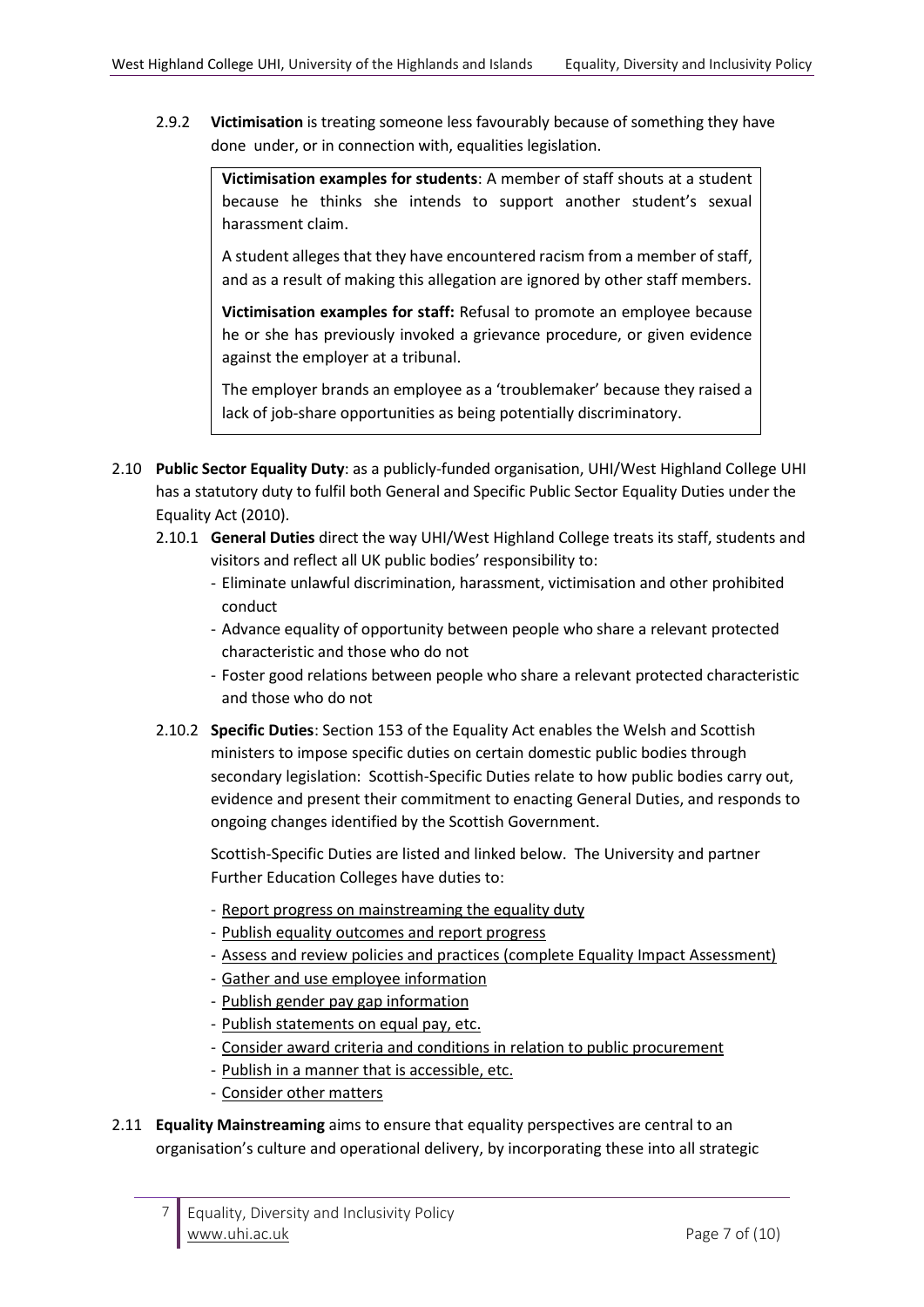decision-making processes. This aims to ensure that all areas of an organisation carry out their public sector equality duties when delivering day-to-day functions.

Equality Mainstreaming ensures that the needs of underrepresented groups, as well as those of members of historically marginalised or disenfranchised groups, are pro-actively considered when decisions are made. The experiences of frontline staff and service users should inform the decision making process.

UHI/West Highland College UHI is required to report on its Mainstreaming activities every four years, and to update this every two years.

2.12 **Equality Outcome Agreements** set out the equality activities that colleges and universities plan in order to better meet their general duties.

UHI/West Highland College UHI is required to set new Equality Outcomes every four years, and to report on progress every two years.

2.13 **Equality Impact Assessment (EIA):** assesses the potential impact of new or revised policies, practices or services against the requirements of general public sector equality duties.

Conducting an EIA is a legal requirement for public bodies in Scotland, and helps to ensure that everybody's needs are taken into account before changes are implemented. This allows UHI/West Highland College to proactively identify and mitigate against barriers to participation, attainment or wellbeing, and hopefully avert potentially negative experiences.

Forms to carry out Equality Impact Assessments are available from the Policy and Governance Officer.

# 3. Purpose

- 3.1 This policy allows UHI/West Highland College UHI to carry out its general and specific public sector equality duties, and work to improve the experience of all staff and students, regardless of an individual's protected characteristics.
- 3.2 We will conduct our statutory duties under the Equality Act 2010 as per section 2.10 of this policy, and demonstrate our commitment to mainstreaming equality and diversity by:
	- 3.2.1 Developing policies, procedures and processes to achieve the general and specific public sector duties in accordance with the Equality Act 2010 and the Equality Act 2010 (Specific Duties) (Scotland) Regulations 2012.
	- 3.2.2 Monitoring the potential impact of our policies, procedures and practices on different protected groups to help tackle inequality, promote equality of opportunity and foster good relations. We do this through the process of Equality Impact Assessments.
	- 3.2.3 Removing any potential barriers to access, participation, retention and achievement of students and staff by making reasonable adjustments where appropriate.
	- 3.2.4 Creating inclusive learning and working environments and practices that promote respect for all. These environments aim to prevent and challenge stereotyping, prejudice, discrimination and harassment and disadvantage.
	- 3.2.5 Reasonably anticipating and responding to the needs of students through collaboration with individuals, the student body and Highlands and Islands Students' Association (HISA).
	- 3.2.6 Working in conjunction with HISA to take forward their work on equality and diversity and to seek student feedback relevant to equality of opportunity andexperience.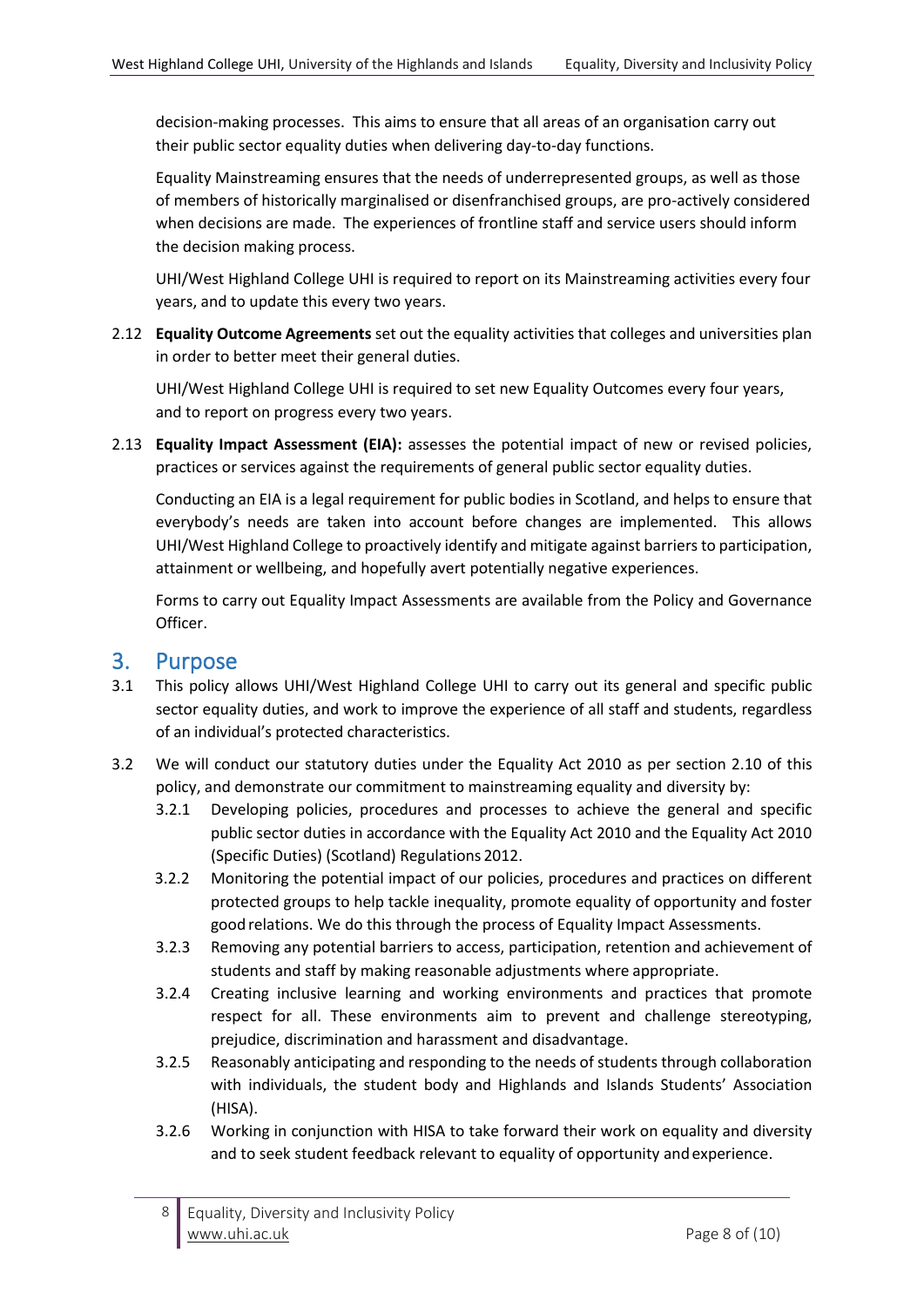- 3.2.7 Involving and consulting within the wider community, particularly those who share particular characteristics and those who represent their interests, to inform policy and practice.
- 3.2.8 Ensuring that equality, diversity and inclusivity are embedded within the Scottish Funding Council Regional Outcome Agreement process through consultation with key stakeholders across the Partnership.
- 3.2.9 Collecting, analysing and reporting on and improving the quality of student and staff protected characteristic data in line with public sector equality duties/sector best practice and Data Protection legislation.
- 3.2.10 Publishing equality outcomes reflecting how we plan to impact positively upon our communities.
- 3.2.11 Publishing a mainstreaming report, demonstrating our progress against our planned outcomes and showing what progress we have made to mainstream equality in our policies, practices and decision-making functions.

#### 4. Scope

- 4.1 This policy applies to all current and prospective students and employees. This includes temporary staff, agency staff, consultants, Board Members, volunteers and collaborators.
- 4.2 The principles of non-discrimination and equality of opportunity apply to the way in which staff and students, as well as visitors, contractors, sub-contractors, temporary and agency staff, service providers, suppliers, former staff and students and any other persons associated with the functions of West Highland College treat one another.

# 5. Exceptions

5.1 This policy applies without exceptions, exclusions or restrictions.

# 6. Notification

- 6.1 This policy will be available on West Highland College's website.
- 6.2 All individuals with responsibilities outlined in Section 7 will be notified of changes.

# 7. Roles and Responsibilities

- 7.1 F&GP is responsible for approving the policy and for ensuring that West Highland College UHI complies with its statutory obligations in terms of meeting the requirements of the Equality Act 2010 and the Public Sector Equality Duty for Scotland.
- 7.2 The College Management Group is responsible for operational oversight of the policy. They must ensure that Managers, Staff and Students operate in an environment where they can fulfil their responsibilities in relation to the policy.
- 7.3 Line Managers are responsible for implementing this policy, ensuring that our commitment to equality is followed through and adequately communicated both internally and externally.

Line Managers are responsible for ensuring selection for recruitment, promotion, training and work allocation is carried out in a non-discriminatory manner and in accordance with the law.

Line Managers are responsible for ensuring that selection for admission and ongoing assessment of students is carried out in a non-discriminatory manner.

7.4 All staff and students have a responsibility to ensure the continuing success of this policy by: - Treating other people with respect